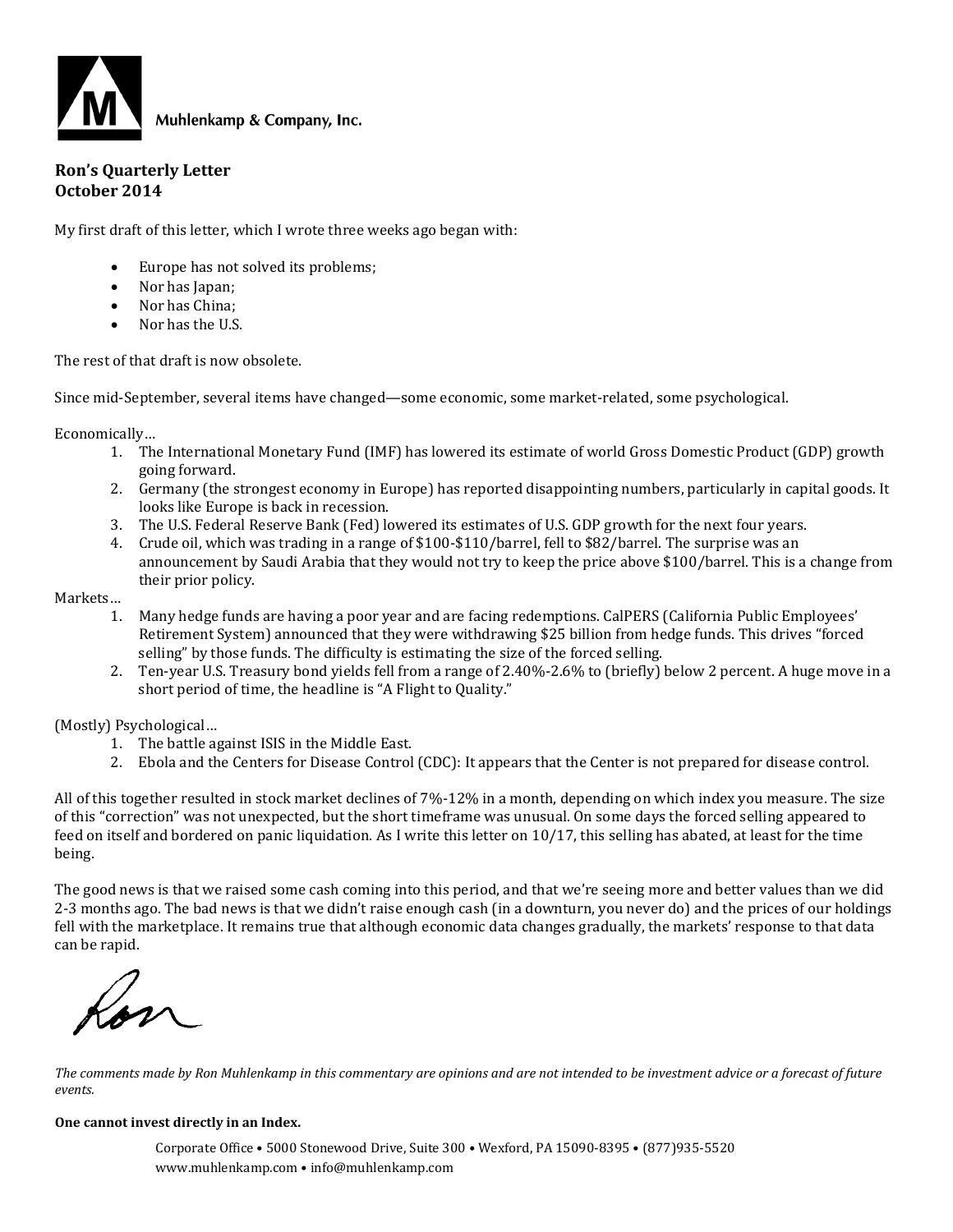# **Muhlenkamp**SMA **All-Cap Value**

#### **For the period ended 09/30/14**

*Muhlenkamp & Company's All-Cap Value SMA (Separately Managed Account) is designed for investors' accounts over \$100,000. We employ full discretion, applying fundamental analysis.*

## **Investment Objective**

We seek to maximize total return through capital appreciation, and income from dividends and interest, consistent with reasonable risk.

### **Investment Strategy**

We invest in undervalued assets wherever they may be found. Typically, this results in holding a portfolio of companies we believe are materially undervalued by the market. Bonds may be included in the portfolio if they are a good investment.

### **Investment Process**

We start with a bottom-up scan of domestic companies, typically looking at most U.S. companies at least four times per year. We add to that an understanding of the sector dynamics in which companies are operating, an assessment of the business cycle, and a review of macroeconomic conditions.

Our primary screening metric is return on shareholder equity (ROE). We are looking for companies with stable returns that can be purchased cheaply, or for companies with improving returns that have not yet been recognized by the market.

We don't believe that a holding period of "forever" is appropriate in all cases, but are comfortable holding companies as long as they continue to meet expectations.

# **Investment Risk**

We define investment risk as the probability of losing purchasing power over long periods of time, which is quite different from Wall Street's definition of price volatility in very short periods of time. Taxes, inflation, and spending will ALL impact the purchasing power of your assets.

# **All-Cap Value Composite Performance (Net of Fees)**

|                               |                 |                    | Annualized      |                 |                  |                  |  |
|-------------------------------|-----------------|--------------------|-----------------|-----------------|------------------|------------------|--|
|                               | Year to<br>Date | <b>One</b><br>Year | Past 3<br>Years | Past 5<br>Years | Past 10<br>Years | Past 15<br>Years |  |
| Refurn                        | 7.19%           | $16.03\%$          | 19.08%          | $10.13\%$       | 3.89%            | 5.17%            |  |
| S&P 500 Total Return*         | 8.34%           | 19.73%             | 22.99%          | 15.70%          | 8.11%            | 4.87%            |  |
| <b>Consumer Price Index**</b> | $2.06\%$        | $1.70\%$           | $1.64\%$        | $1.96\%$        | $2.30\%$         | 2.38%            |  |

 **\* The S&P 500 is a widely recognized, unmanaged index of common stock prices. The figures for the S&P 500 reflect all dividends reinvested but do not reflect any deductions for fees, expenses, or taxes. One cannot invest directly in an index.**

 \*\* **Consumer Price Index – As of August 2014 U.S. CPI Urban Consumers NSA (Non-Seasonally Adjusted), Index**

*Consolidated performance with dividends and other earnings reinvested. Performance figures reflect the deduction of broker commission expenses and the deduction of investment advisory fees. Such fees are described in Part II of the adviser's Form ADV. The advisory fees and any other expenses incurred in the management of the investment advisory account will reduce the client's return. It should not be assumed that recommendations made in the future will be profitable or will equal the performance of the above accounts. A list of all security recommendations made within the past twelve months is available upon request.*

# **Top Twenty Holdings Security 1999**

| Company                                      | Industry                         | % of Net<br>Asset |
|----------------------------------------------|----------------------------------|-------------------|
| Alliance Data Systems Corporation            | <b>IT Services</b>               | 6.10              |
| Hanesbrands, Inc.                            | Textiles, Apparel & Luxury Goods | 6.01              |
| Spirit Airlines Inc.                         | Airlines                         | 5.85              |
| Delta Air Lines, Inc.                        | Airlines                         | 4.40              |
| Discover Financial Services                  | Consumer Finance                 | 3.62              |
| Covidien PLC                                 | Health Care Equipment & Supplies | 3.46              |
| J.P. Morgan Chase & Company                  | Diversified Financial Services   | 3.32              |
| Microsoft Corporation                        | Software                         | 3.28              |
| American International Group, Inc.           | Insurance                        | 3.21              |
| <b>State Street Corporation</b>              | Capital Markets                  | 2.99              |
| Annaly Capital Management Inc.               | Real Estate Investment Trusts    | 2.75              |
| Gilead Sciences, Inc.                        | Biotechnology                    | 2.75              |
| <b>DIRECTV</b>                               | Media                            | 2.73              |
| <b>Halliburton Company</b>                   | Energy Equipment & Services      | 2.60              |
| General Motors Company                       | Automobiles                      | 2.42              |
| Celgene Corporation                          | Biotechnology                    | 2.36              |
| ARRIS Group Inc.                             | Communication Equipment          | 2.26              |
| Berkshire Hathaway Inc. - Class B            | Diversified Financial Services   | 2.25              |
| General Electric Company                     | Industrial Conglomerates         | 2.24              |
| American Axle & Manufacturing Holdings, Inc. | Auto Components                  | 2.21              |
|                                              |                                  |                   |

*Composite holdings are subject to change and are not recommendations to buy or sell any security.*

*Composite Top Twenty Holdings are presented as supplemental information to the fully compliant presentation on the next page.*

*Return on Equity (ROE) is a company's net income (earnings), divided by the owner's equity in the business (book value).*



**Muhlenkamp & Company, Inc.** Intelligent Investment Management